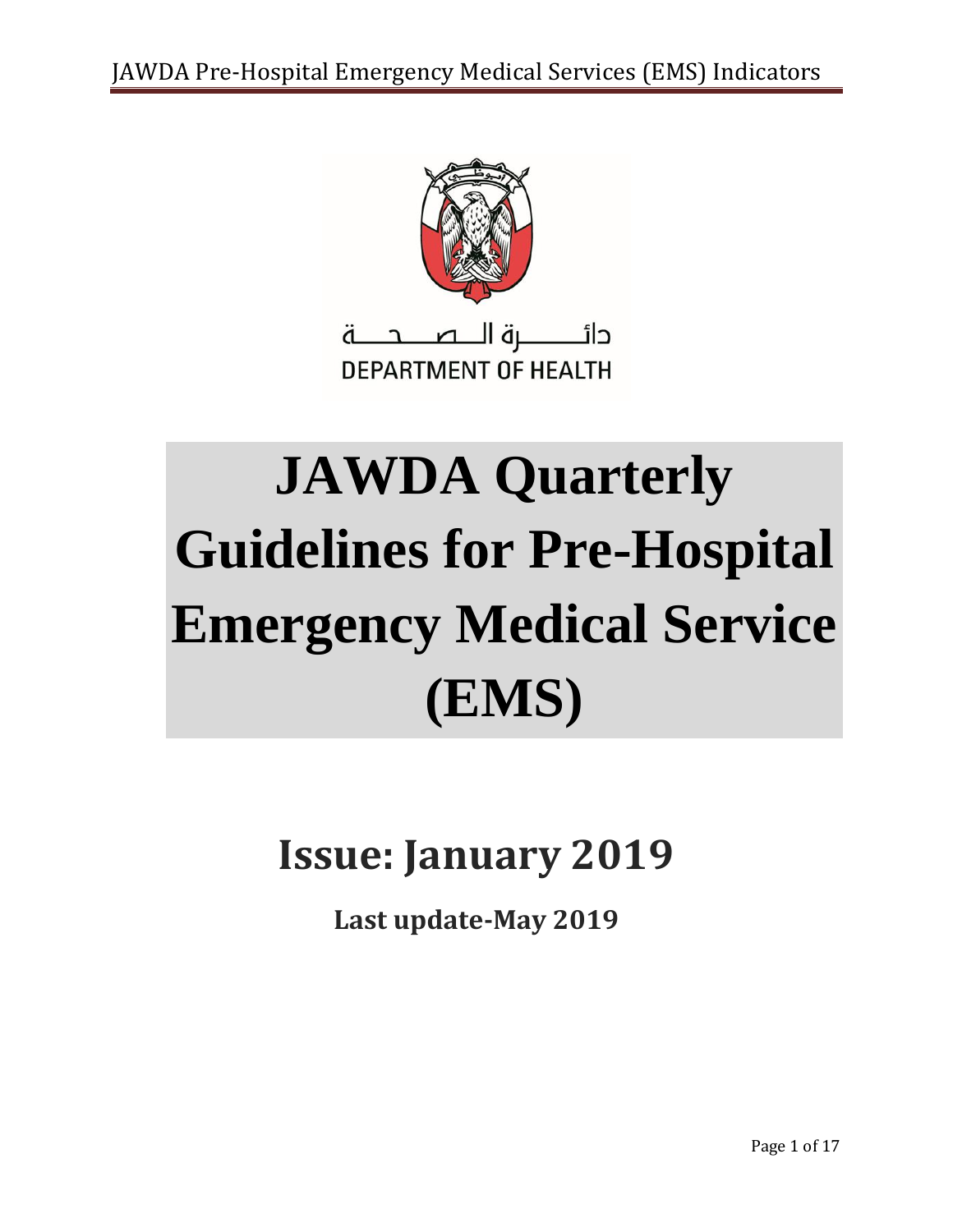## Table of Contents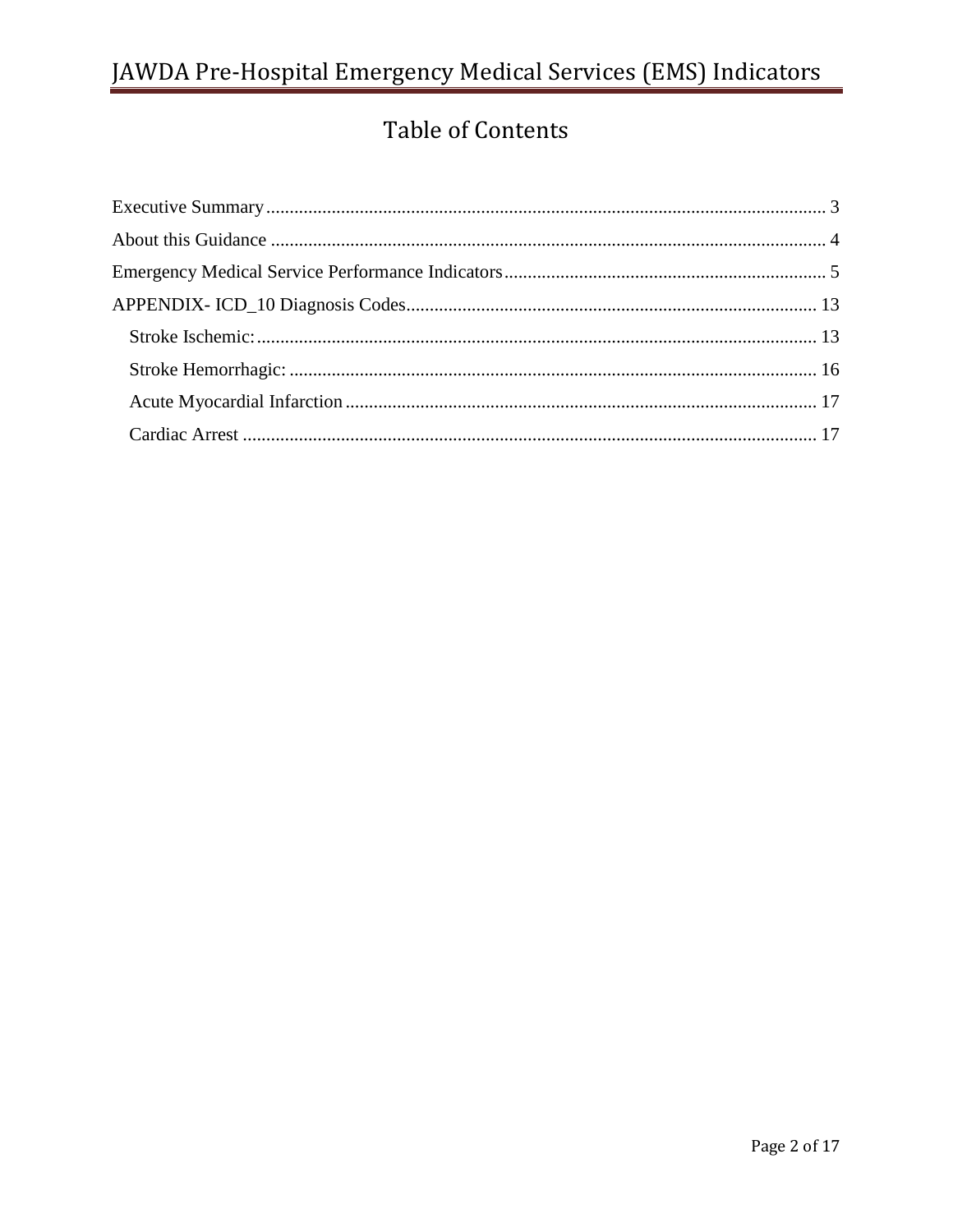#### <span id="page-2-0"></span>**Executive Summary**

The Department of Health– Abu Dhabi (DOH) is the regulatory body of the healthcare sector in the Emirate of Abu Dhabi and ensures excellence in healthcare for the community by monitoring the health status of its population.

The Emirate of Abu Dhabi is experiencing a substantial growth in the number of hospitals, centers and clinics. This is ranging from school clinics and mobile units to internationally renowned specialist and tertiary academic centers. Although, access and quality of care has improved dramatically over the last couple of decades, mirroring the economic upturn and population boom of the Abu Dhabi Emirate, however challenges remain in addressing further improvements.

The main challenges that are presented with increasingly dynamic population include an aging population with increased expectation for treatment, utilization of technology and diverse workforce leading to increased complexity of healthcare provision in Abu Dhabi. All of this results in an increased and inherent risk to quality and patient safety.

DOH has developed dynamic and comprehensive quality framework in order to bring about improvements across the health sector. This guidance relates to the quality indicators that DOH is mandating the quarterly reporting against by the operating general and specialist hospitals in Abu Dhabi.

The guidance sets out the full definition and method of calculation for patient safety and clinical effectiveness indicators. For enquiries about this guidance, please contact [jawda@DoH.gov.ae](mailto:jawda@DoH.gov.ae)

This document is subject for review and therefore it is advisable to utilize online versions available on the DOH website at all times.

Published: January 2019, Version 1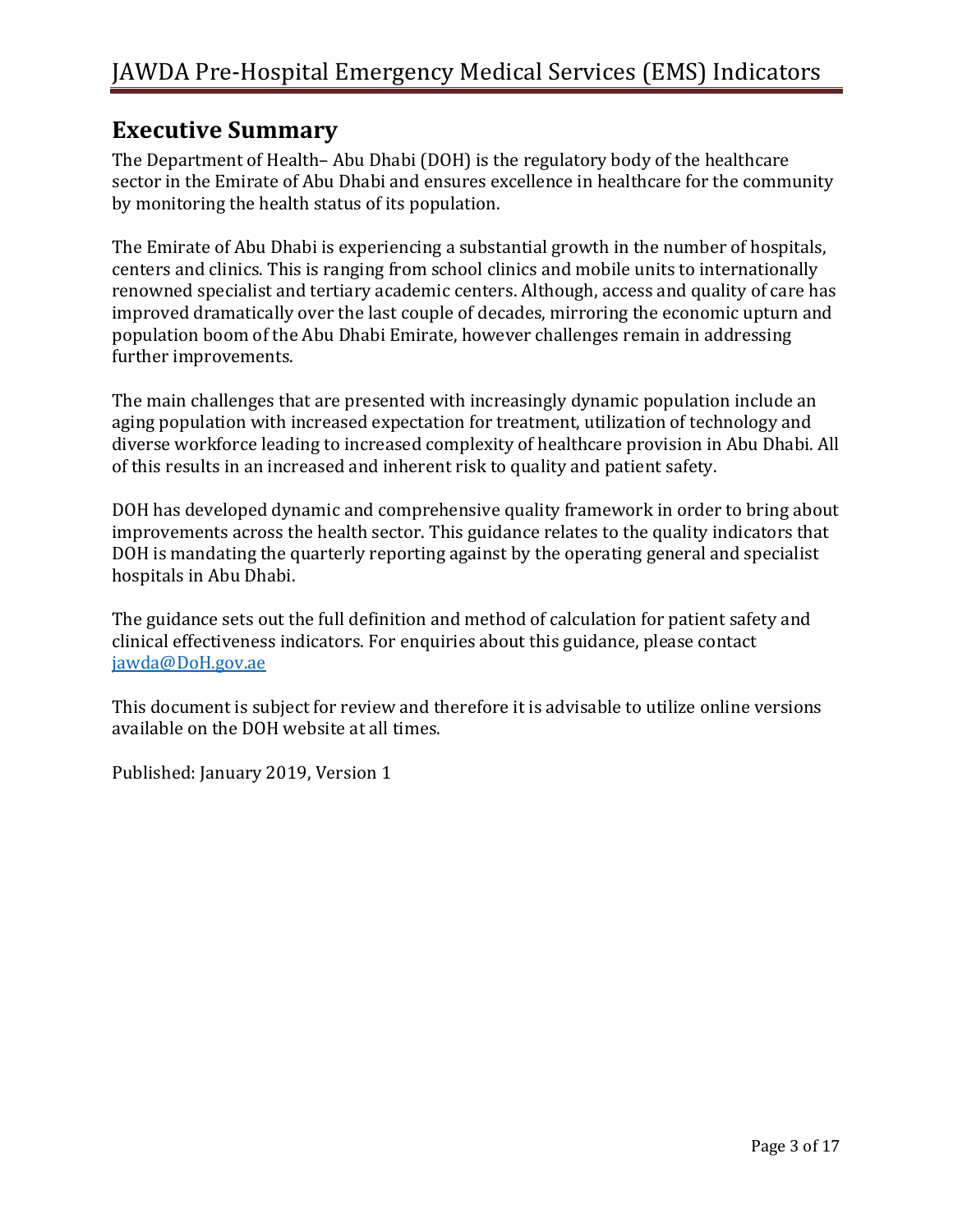#### <span id="page-3-0"></span>**About this Guidance**

The guidance sets out the definitions, reporting, and frequency of JAWDA pre hospital Emergency Medical Services (EMS) performance indicators. Department of Health (DoH) with consultation of local and international emergency medical services (EMS) expertise developed emergency medical services performance indicators that are aimed for assessing the degree to which emergency medical service providers competently and safely delivers the appropriate clinical services to the patient within the optimal time period.

The emergency medical services performance indictors in this guidance include measures to monitor I.e., (emergency response time, medical transport, patient assessment and care, and customer service). Ambulance service providers are the most qualified professionals to develop and evaluate quality of care measures for emergency medical services. Therefore, it is crucial that EMD professionals retain a leadership position in defining emergency medical service quality of care.

#### **Who is this guidance for?**

All DoH licensed emergency medical services (public and private ambulance services) in the Emirate of Abu Dhabi.

#### **How do I follow this guidance?**

Each provider will nominate one member of staff to coordinate, collect, monitor and report waiting time quality performance indicators data as per communicated dates. The nominated healthcare facility lead must in the first instance e-mail their contact details (if different from previous submission) to **JAWDA@doh.gov.ae** and submit the required quarterly quality performance indicators through Jawda online portal.

#### **What are the Regulation related to this guidance?**

- Legislation establishing the Health Sector
- As per [DoH Policy for Quality and Patient Safety](https://www.haad.ae/HAAD/LinkClick.aspx?fileticket=Jrh93s-AyUA%3d&tabid=1276) issued January 15th 2017, this guidance applies to all DOH Licensed Hospital Healthcare Facilities in the Emirate of Abu Dhabi in accordance with the requirements set out in this Standard.
- [Policy for Integrated Continuum of Pre-hospital and ED Care for Time Critical](http://www.msn.com/en-ae/news/uae/uae-to-roll-out-new-visa-system-soon/ar-BBNSZv1?li=AAaWeYc&ocid=ientp)  **[Conditions](http://www.msn.com/en-ae/news/uae/uae-to-roll-out-new-visa-system-soon/ar-BBNSZv1?li=AAaWeYc&ocid=ientp)**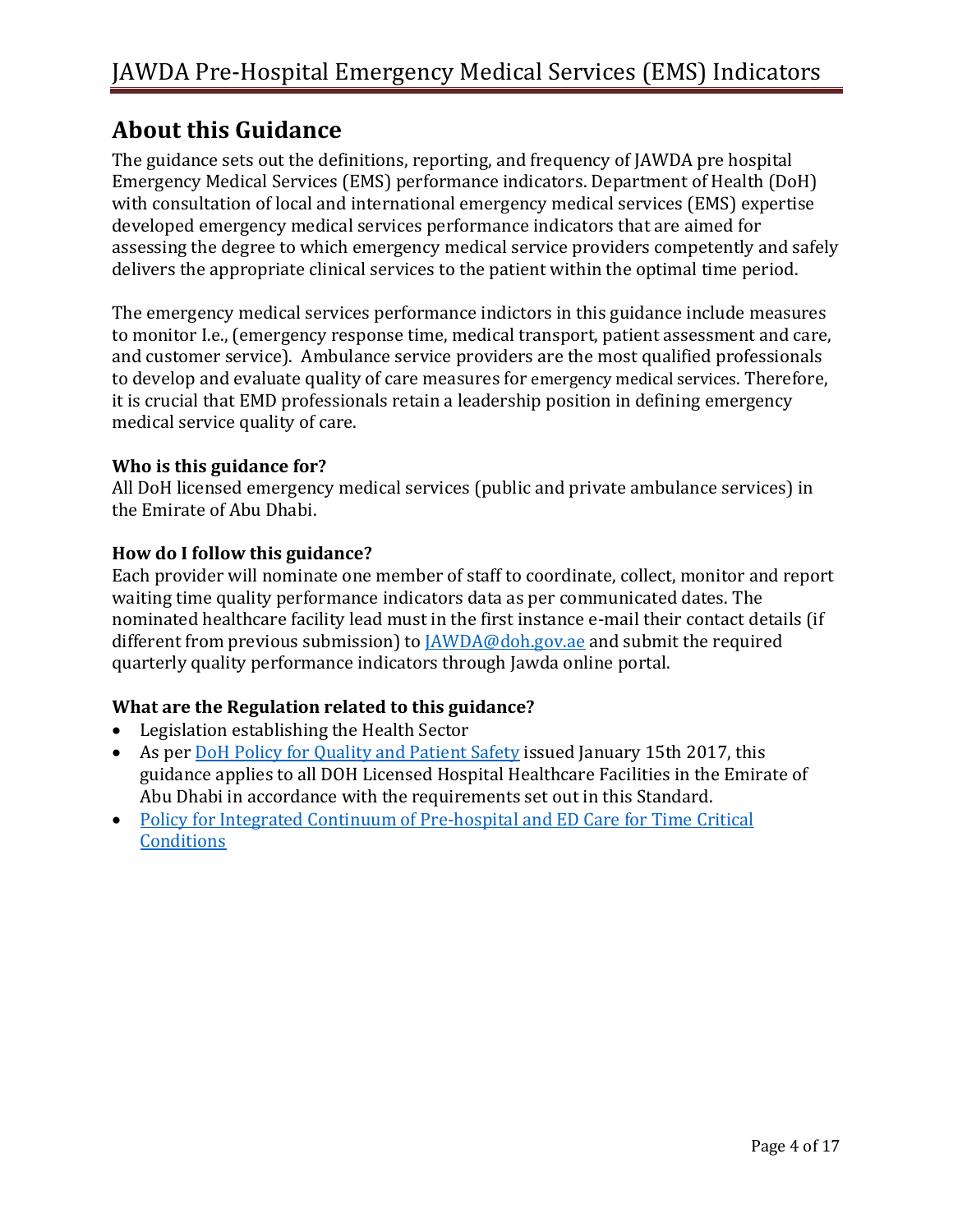## Emergency Medical Service Performance Indicators

<span id="page-4-0"></span>

| <b>KPI Description (title):</b> | <b>Emergency Ambulance response time in Urban Areas (city)</b>                                                                                                   |
|---------------------------------|------------------------------------------------------------------------------------------------------------------------------------------------------------------|
| <b>Domain</b>                   | Timeliness of care                                                                                                                                               |
| Sub-domain                      | Waiting time                                                                                                                                                     |
| <b>Definition:</b>              | Time, in minute, it requires an ambulance to arrive to emergency<br>scene in an urban areas from (time of receiving call through<br>emergency operation center). |
|                                 | Numerator: Number of ambulance responses that arrived at scene<br>within 15 minutes from time of receiving call through emergency<br>operation center.           |
| <b>Calculation:</b>             | <b>Denominator:</b> All number of all actioned ambulance calls                                                                                                   |
|                                 | <b>Exclusion:</b><br>inter-facilities transfer e.g., clinic to hospital or hospital to<br>hospital                                                               |
| <b>Reporting Frequency:</b>     | Quarterly                                                                                                                                                        |
| <b>Unit of Measure:</b>         | % for performance ( <i>minutes</i> for mean, median and min. & max)                                                                                              |
| <b>Reported Information:</b>    | Numerator, Denominator, Indicator Performance (also, mean waiting<br>time, median waiting time, min. & max. waiting time)                                        |
| <b>Target</b>                   | 90% to all priorities of EMS calls within 15 minutes                                                                                                             |
| <b>Notes for all facilities</b> |                                                                                                                                                                  |
| Data Source/Report<br>Name:     | -Ambulance provider intelligence report or any other internally<br>designed system<br>- Applicable to licensed ambulance services                                |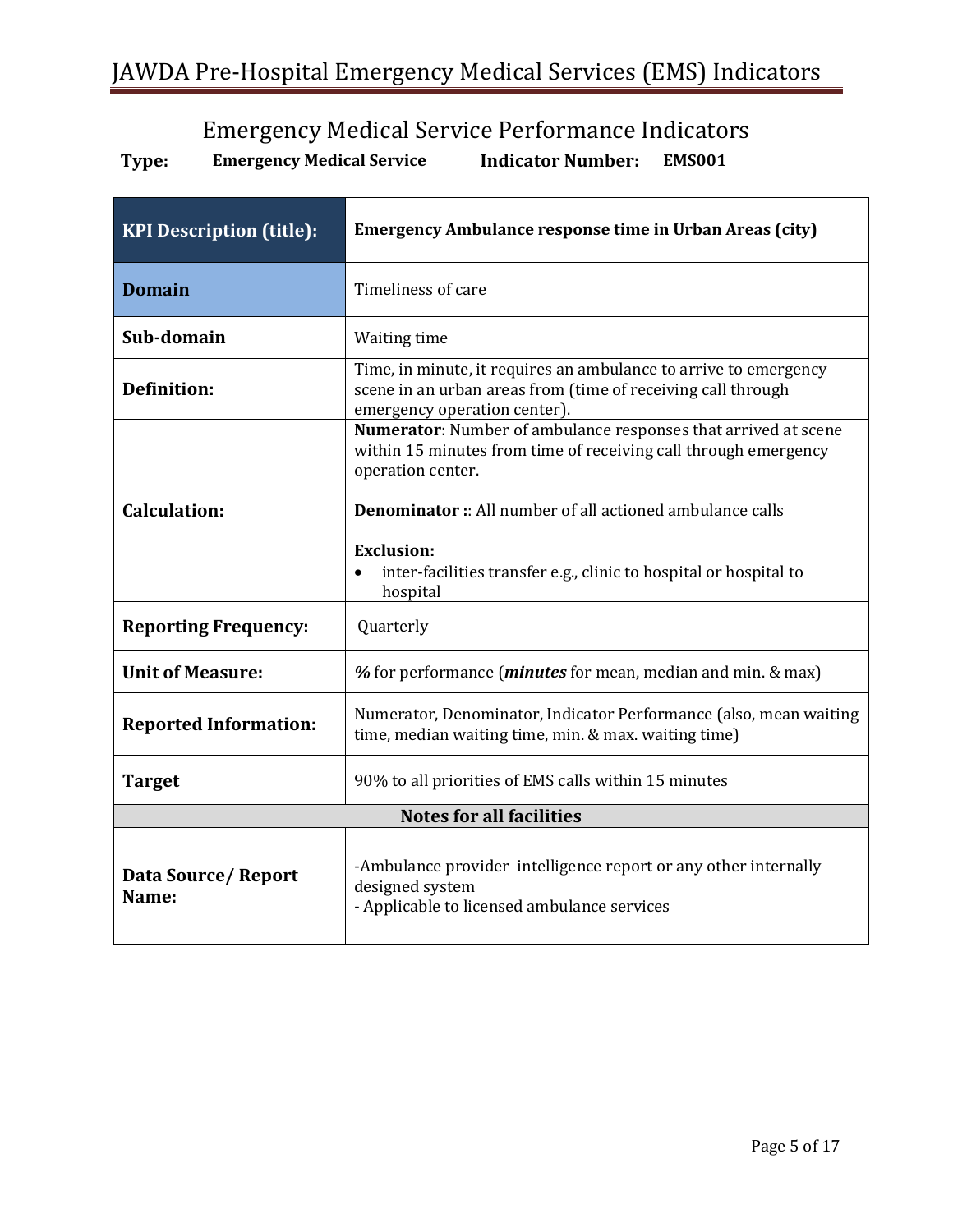| <b>KPI Description (title):</b> | <b>Emergency Ambulance response time in Rural Areas</b>                                                                                                         |
|---------------------------------|-----------------------------------------------------------------------------------------------------------------------------------------------------------------|
| <b>Domain</b>                   | Timeliness of care                                                                                                                                              |
| Sub-domain                      | Waiting time                                                                                                                                                    |
| Definition:                     | Time, in minute, it requires an ambulance to arrive to emergency<br>scene in a rural areas from (time of receiving call through<br>emergency operation center). |
|                                 | Numerator: Number of ambulance responses that arrived at scene<br>within 25 minutes from time of receiving call through emergency<br>operation center           |
| <b>Calculation:</b>             | <b>Denominator:</b> Total number of all actioned ambulance calls                                                                                                |
|                                 | <b>Exclusion:</b><br>inter-facilities transfer e.g., clinic to hospital or hospital to<br>$\bullet$<br>hospital                                                 |
| <b>Reporting Frequency:</b>     | Quarterly                                                                                                                                                       |
| <b>Unit of Measure:</b>         | % for performance ( <i>minutes</i> for mean, median and min. & max)                                                                                             |
| <b>Reported Information:</b>    | Numerator, Denominator, Indicator Performance (also, mean<br>waiting time, median waiting time, min. & max. waiting time)                                       |
| <b>Target</b>                   | 90% to all priorities of EMS calls within 25 minutes                                                                                                            |
| <b>Notes for all facilities</b> |                                                                                                                                                                 |
| Data Source/Report<br>Name:     | -Ambulance provider intelligence report or any other internally<br>designed system<br>- Applicable to licensed ambulance services                               |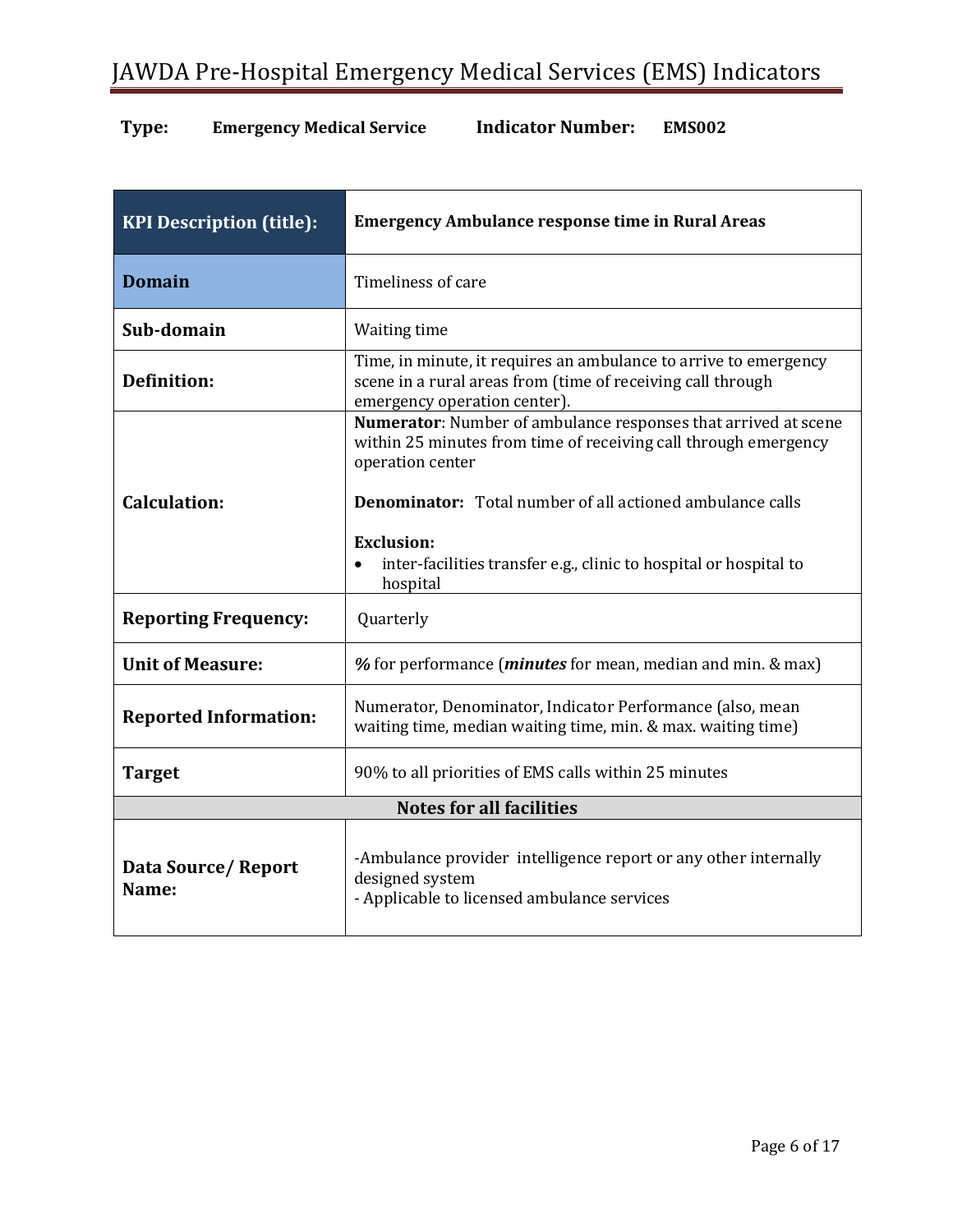| <b>KPI Description (title):</b> | <b>Aspirin Administration in Acute Coronary Syndrome (ACS)</b>                                                                                                                                                                                                                                                                                                                       |
|---------------------------------|--------------------------------------------------------------------------------------------------------------------------------------------------------------------------------------------------------------------------------------------------------------------------------------------------------------------------------------------------------------------------------------|
| <b>Domain</b>                   | <b>Effectiveness of care</b>                                                                                                                                                                                                                                                                                                                                                         |
| Sub-domain                      | Process                                                                                                                                                                                                                                                                                                                                                                              |
| <b>Definition:</b>              | Percentage of patients assessed by EMS providers that present<br>with symptoms of Acute Coronary Syndrome (ACS) and<br>receive aspirin (ASA).                                                                                                                                                                                                                                        |
| <b>Calculation:</b>             | <b>Numerator:</b> Count all patients exhibiting signs of Acute Coronary<br>Syndrome and receive Aspirin before arrival at the hospital<br><b>Denominator:</b> All patients meeting ACS criteria<br><b>Exclusion:</b><br>Patients who are not transported.<br>$\bullet$<br>Patients in severe respiratory distress<br>$\bullet$<br>Patients who do not meet ACS criteria<br>$\bullet$ |
| <b>Reporting Frequency:</b>     | Quarterly                                                                                                                                                                                                                                                                                                                                                                            |
| <b>Unit of Measure:</b>         | % of performance                                                                                                                                                                                                                                                                                                                                                                     |
| <b>Reported Information:</b>    | Numerator, Denominator, Indicator Performance                                                                                                                                                                                                                                                                                                                                        |
| <b>Target</b>                   | 90 % of ACS patients receive aspirin before arrival at the hospital                                                                                                                                                                                                                                                                                                                  |
|                                 |                                                                                                                                                                                                                                                                                                                                                                                      |
| Data Source/Report<br>Name:     | -Ambulance provider intelligence report or any other internally<br>designed system<br>- Applicable to licensed ambulance services                                                                                                                                                                                                                                                    |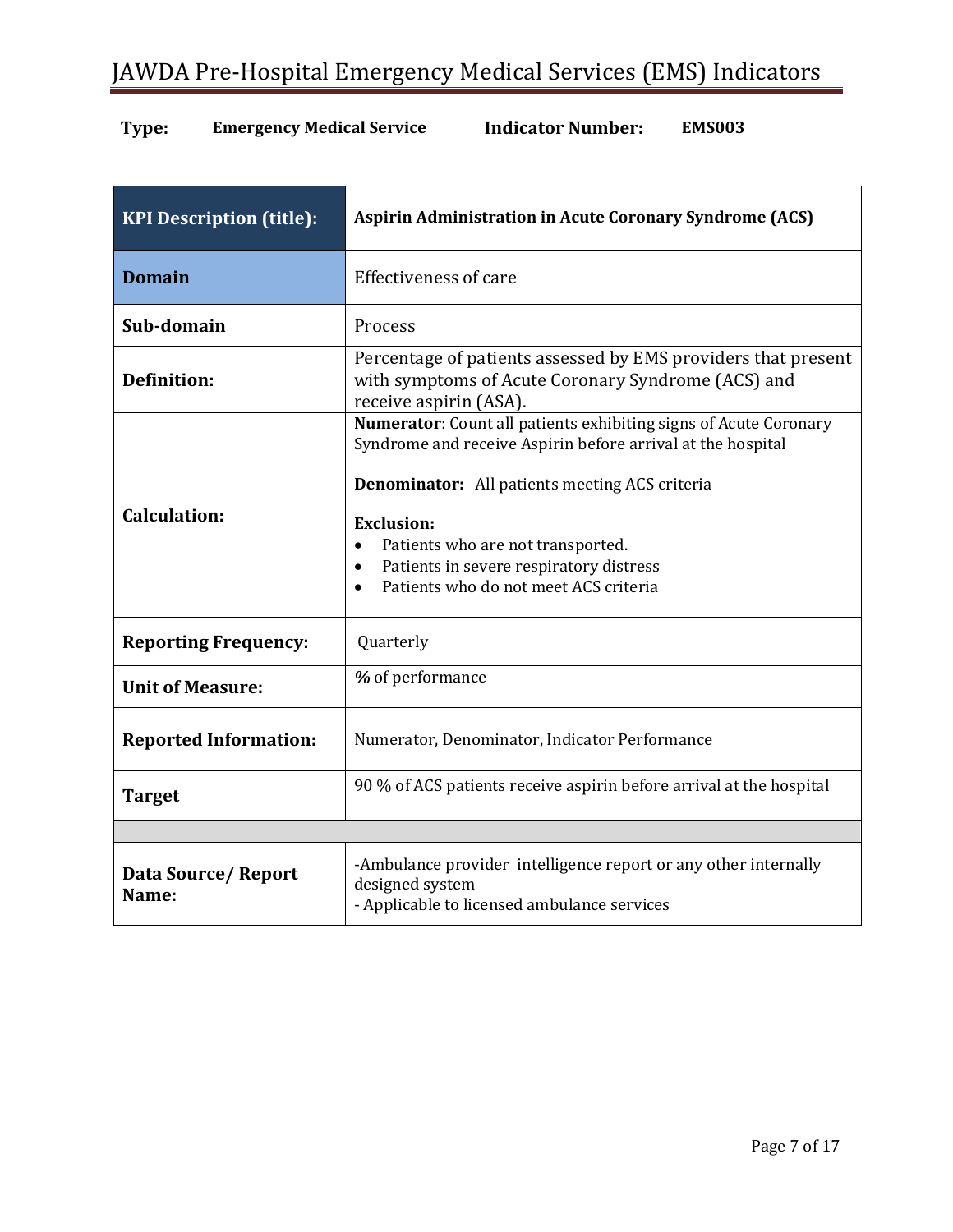| <b>KPI Description (title):</b> | <b>Cardiac Arrest Arrival at Hospital with a Pulse</b>                                                                                                                                                                                                                                                                                                                                                                       |
|---------------------------------|------------------------------------------------------------------------------------------------------------------------------------------------------------------------------------------------------------------------------------------------------------------------------------------------------------------------------------------------------------------------------------------------------------------------------|
| <b>Domain</b>                   | <b>Effectiveness of care</b>                                                                                                                                                                                                                                                                                                                                                                                                 |
| Sub-domain                      | Process                                                                                                                                                                                                                                                                                                                                                                                                                      |
| <b>Definition:</b>              | The percentage of patients who experience Return of<br>Spontaneous Circulation (ROSC, or return of pulses), after<br>suffering a cardiac arrest.                                                                                                                                                                                                                                                                             |
| Calculation:                    | Numerator: Count all patients who have a return of pulse (aka<br>spontaneous circulation) while in EMS care before arrival at a<br>facility.<br><b>Denominator:</b> All patients with cardiac arrest or presumed<br>cardiac etiology inclusion criteria that arrive at the hospital.<br><b>Exclusion:</b><br>Patients who are not transported.<br>$\bullet$<br>Patients who do not meet cardiac arrest criteria<br>$\bullet$ |
| <b>Reporting Frequency:</b>     | Quarterly                                                                                                                                                                                                                                                                                                                                                                                                                    |
| <b>Unit of Measure:</b>         | % of performance                                                                                                                                                                                                                                                                                                                                                                                                             |
| <b>Reported Information:</b>    | Numerator, Denominator, Indicator Performance                                                                                                                                                                                                                                                                                                                                                                                |
| <b>Target</b>                   | $\geq$ 30% of patients with attempted resuscitation by EMS                                                                                                                                                                                                                                                                                                                                                                   |
|                                 |                                                                                                                                                                                                                                                                                                                                                                                                                              |
| Data Source/Report<br>Name:     | -Ambulance provider intelligence report or any other internally<br>designed system<br>- Applicable to licensed ambulance services                                                                                                                                                                                                                                                                                            |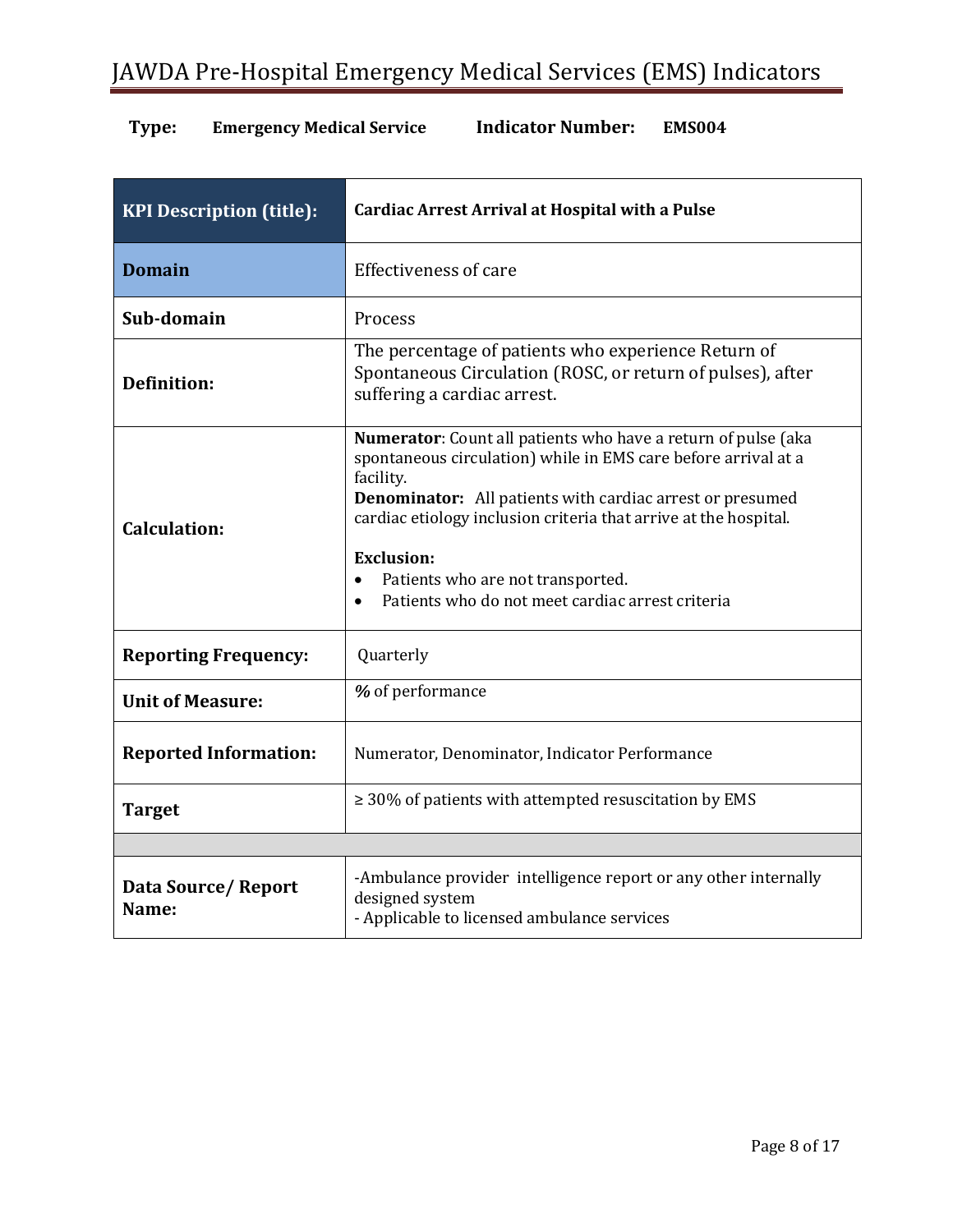| <b>KPI Description (title):</b> | <b>STEMI Scene Time</b>                                                                                                                                                                                                                                                                                                                         |
|---------------------------------|-------------------------------------------------------------------------------------------------------------------------------------------------------------------------------------------------------------------------------------------------------------------------------------------------------------------------------------------------|
| <b>Domain</b>                   | <b>Effectiveness of care</b>                                                                                                                                                                                                                                                                                                                    |
| Sub-domain                      | Process                                                                                                                                                                                                                                                                                                                                         |
| <b>Definition:</b>              | Time interval that begins when EMS arrives at the patient's<br>location until the ambulance departs to the hospital with the<br>patient who is having an S-T Elevation Myocardial Infarction,                                                                                                                                                   |
| Calculation:                    | Numerator: Count all STEMI patients who have a scene time<br>interval of less than 15 minutes.<br><b>Denominator:</b> All patients meeting STEMI alert criteria who are<br>transported to a receiving facility<br><b>Exclusion:</b><br>Patients who are not transported.<br>$\bullet$<br>Patients who do not meet STEMI alert type<br>$\bullet$ |
| <b>Reporting Frequency:</b>     | Quarterly                                                                                                                                                                                                                                                                                                                                       |
| <b>Unit of Measure:</b>         | % for performance ( <i>minutes</i> for mean, median and min. & max)                                                                                                                                                                                                                                                                             |
| <b>Reported Information:</b>    | Numerator, Denominator, Indicator Performance (also, mean<br>waiting time, median waiting time, min. & max. waiting time)                                                                                                                                                                                                                       |
| <b>Target</b>                   | 90 % of STEMI patients transported within = < 15 minutes by EMS                                                                                                                                                                                                                                                                                 |
|                                 |                                                                                                                                                                                                                                                                                                                                                 |
| Data Source/Report<br>Name:     | -Ambulance provider intelligence report or any other internally<br>designed system<br>- Applicable to licensed ambulance services                                                                                                                                                                                                               |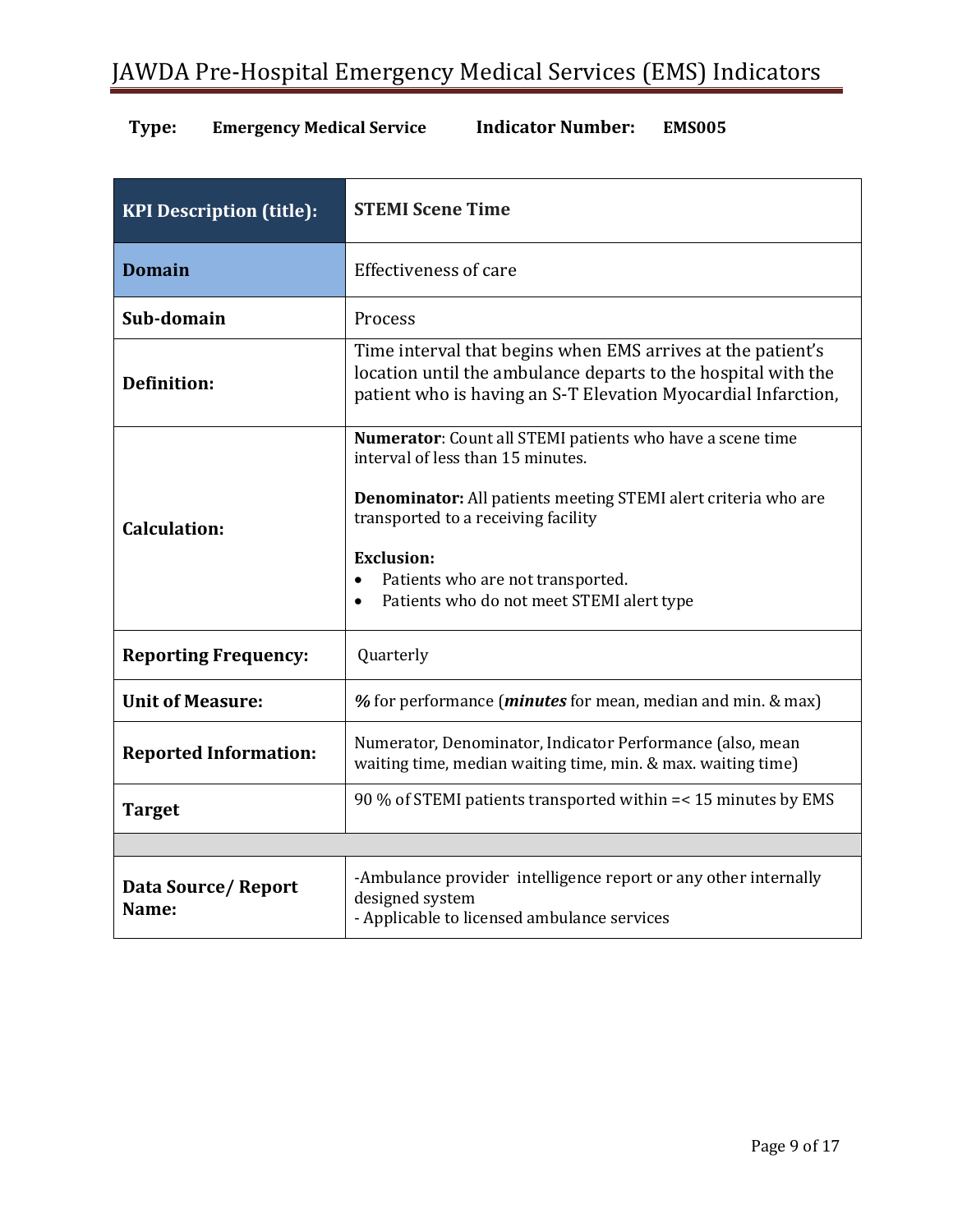| <b>KPI Description (title):</b> | <b>Stroke Scene Time</b>                                                                                                                                                                                                                                                                                                                           |
|---------------------------------|----------------------------------------------------------------------------------------------------------------------------------------------------------------------------------------------------------------------------------------------------------------------------------------------------------------------------------------------------|
| <b>Domain</b>                   | <b>Effectiveness of care</b>                                                                                                                                                                                                                                                                                                                       |
| Sub-domain                      | Process                                                                                                                                                                                                                                                                                                                                            |
| <b>Definition:</b>              | Time interval that begins when EMS arrives at the patient's<br>location until the ambulance departs to the hospital with the<br>patient who is exhibiting the signs and symptoms of a stroke.                                                                                                                                                      |
| <b>Calculation:</b>             | Numerator: Count all stroke patients who have a scene time<br>interval of less than 15 minutes.<br><b>Denominator:</b> All patients meeting stroke alert criteria who are<br>transported to a receiving facility<br><b>Exclusion:</b><br>Patients who are not transported.<br>$\bullet$<br>Patients who do not meet stroke alert type<br>$\bullet$ |
| <b>Reporting Frequency:</b>     | Quarterly                                                                                                                                                                                                                                                                                                                                          |
| <b>Unit of Measure:</b>         | % for performance ( <i>minutes</i> for mean, median and min. & max)                                                                                                                                                                                                                                                                                |
| <b>Reported Information:</b>    | Numerator, Denominator, Indicator Performance (also, mean<br>waiting time, median waiting time, min. & max. waiting time)                                                                                                                                                                                                                          |
| <b>Target</b>                   | 90 % of stroke patients transported within $=<$ 15 minutes by EMS                                                                                                                                                                                                                                                                                  |
|                                 |                                                                                                                                                                                                                                                                                                                                                    |
| Data Source/Report<br>Name:     | -Ambulance provider intelligence report or any other internally<br>designed system<br>- Applicable to licensed ambulance services                                                                                                                                                                                                                  |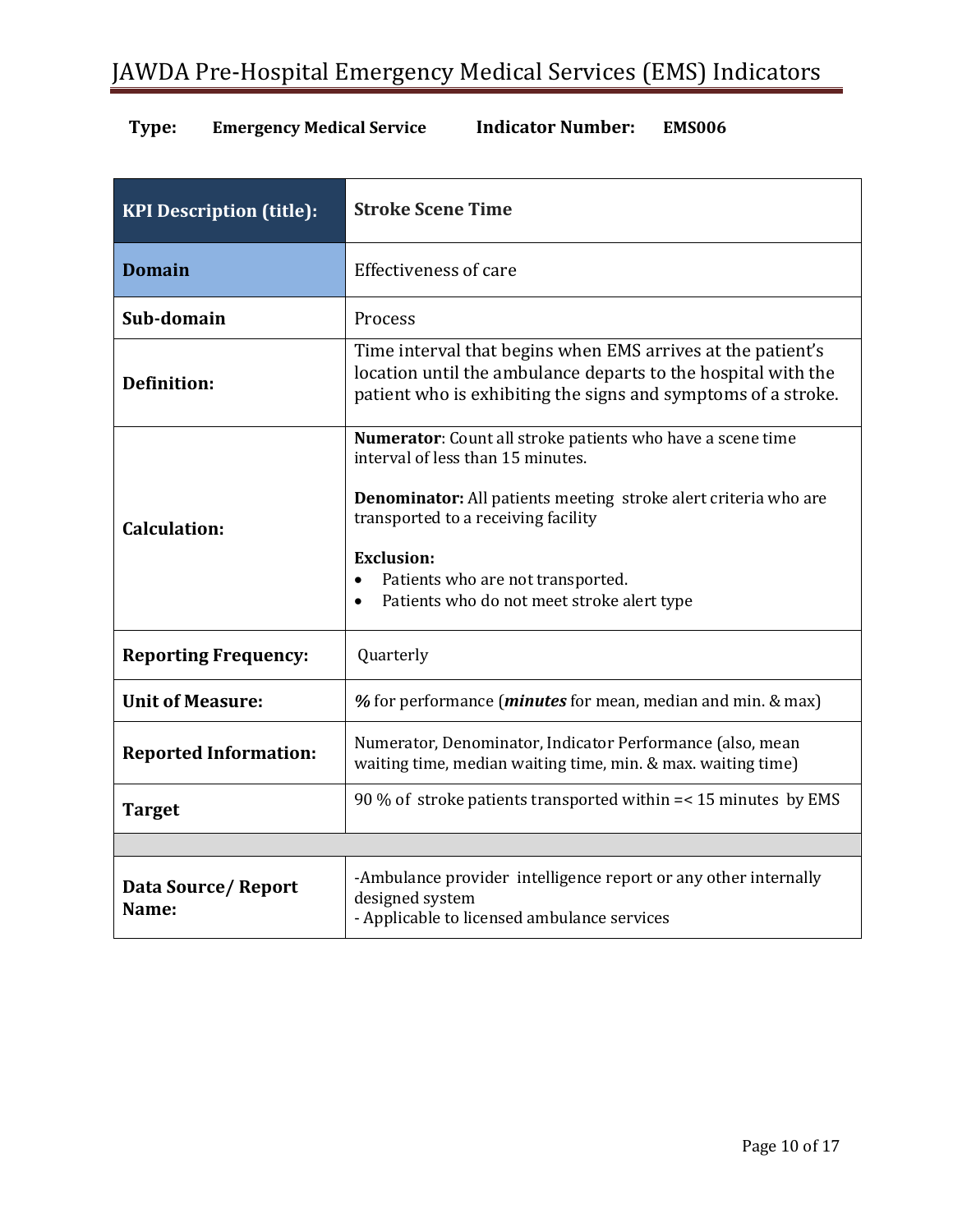| <b>KPI Description (title):</b> | <b>STEMI Alert Transport</b>                                                                                                                                                                                                                                                                                                                                                                  |
|---------------------------------|-----------------------------------------------------------------------------------------------------------------------------------------------------------------------------------------------------------------------------------------------------------------------------------------------------------------------------------------------------------------------------------------------|
| <b>Domain</b>                   | <b>Effectiveness of care</b>                                                                                                                                                                                                                                                                                                                                                                  |
| Sub-domain                      | Process                                                                                                                                                                                                                                                                                                                                                                                       |
| Definition:                     | Percentage of patients who are experiencing a ST Segment<br>Elevation Myocardial Infarction (STEMI) event and accept<br>care by EMS who are taken to an appropriate STEMI specialty<br>care facility                                                                                                                                                                                          |
| <b>Calculation:</b>             | Numerator: Count all patients meeting STEMI alert criteria who are<br>transported to a STEMI receiving facility or have a documented<br>reason for exception.<br><b>Denominator:</b> All patients meeting STEMI alert who are<br>transported to a receiving facility.<br><b>Exclusion:</b><br>Patients who are not transported.<br>$\bullet$<br>Patients who do not meet STEMI alert criteria |
| <b>Reporting Frequency:</b>     | Quarterly                                                                                                                                                                                                                                                                                                                                                                                     |
| <b>Unit of Measure:</b>         | % of performance                                                                                                                                                                                                                                                                                                                                                                              |
| <b>Reported Information:</b>    | Numerator, Denominator, Indicator Performance                                                                                                                                                                                                                                                                                                                                                 |
| <b>Target</b>                   | $\geq$ 90% of patients STEMI alert transported with specialty care<br>facility by EMS                                                                                                                                                                                                                                                                                                         |
|                                 |                                                                                                                                                                                                                                                                                                                                                                                               |
| Data Source/Report<br>Name:     | -Ambulance provider intelligence report or any other internally<br>designed system<br>- Applicable to licensed ambulance services                                                                                                                                                                                                                                                             |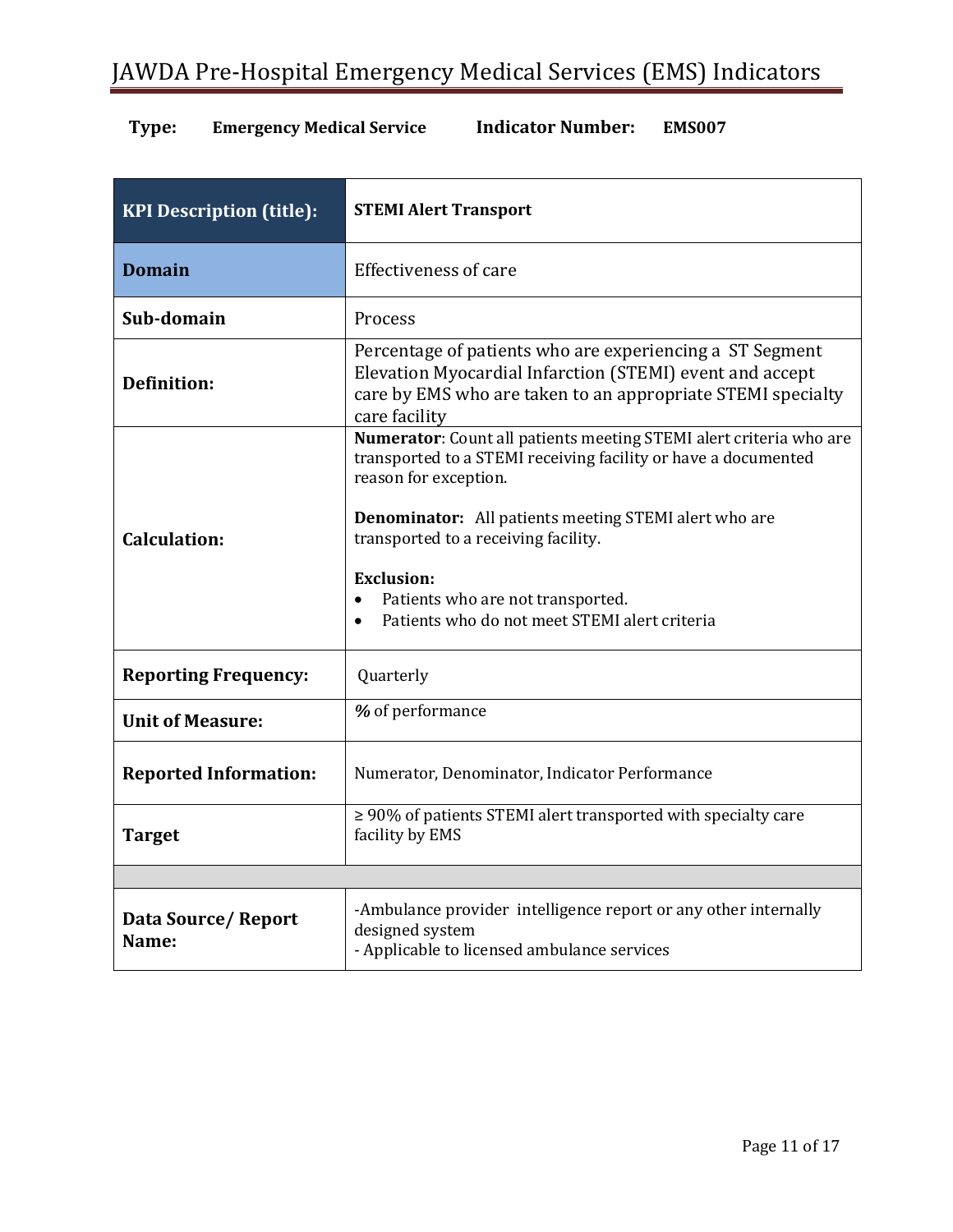| <b>KPI Description (title):</b> | <b>Stroke Alert Transport</b>                                                                                                                                                                                                                                                                                                                                                                     |
|---------------------------------|---------------------------------------------------------------------------------------------------------------------------------------------------------------------------------------------------------------------------------------------------------------------------------------------------------------------------------------------------------------------------------------------------|
| <b>Domain</b>                   | <b>Effectiveness of care</b>                                                                                                                                                                                                                                                                                                                                                                      |
| Sub-domain                      | Process                                                                                                                                                                                                                                                                                                                                                                                           |
| <b>Definition:</b>              | Percentage of patients who are experiencing a stroke and<br>accept care by EMS who are taken to an appropriate stroke<br>specialty care facility.                                                                                                                                                                                                                                                 |
| <b>Calculation:</b>             | Numerator: Count all patients meeting stroke alert criteria who are<br>transported to a STROKE receiving facility or have a documented<br>reason for exception.<br><b>Denominator:</b> All patients meeting stroke alert who are<br>transported to a receiving facility.<br><b>Exclusion:</b><br>Patients who are not transported.<br>$\bullet$<br>Patients who do not meet stroke alert criteria |
| <b>Reporting Frequency:</b>     | Quarterly                                                                                                                                                                                                                                                                                                                                                                                         |
| <b>Unit of Measure:</b>         | % of performance                                                                                                                                                                                                                                                                                                                                                                                  |
| <b>Reported Information:</b>    | Numerator, Denominator, Indicator Performance                                                                                                                                                                                                                                                                                                                                                     |
| <b>Target</b>                   | $\geq$ 90% of patients stroke alert transported with specialty care<br>facility by EMS                                                                                                                                                                                                                                                                                                            |
|                                 |                                                                                                                                                                                                                                                                                                                                                                                                   |
| Data Source/Report<br>Name:     | -Ambulance provider intelligence report or any other internally<br>designed system<br>- Applicable to licensed ambulance services                                                                                                                                                                                                                                                                 |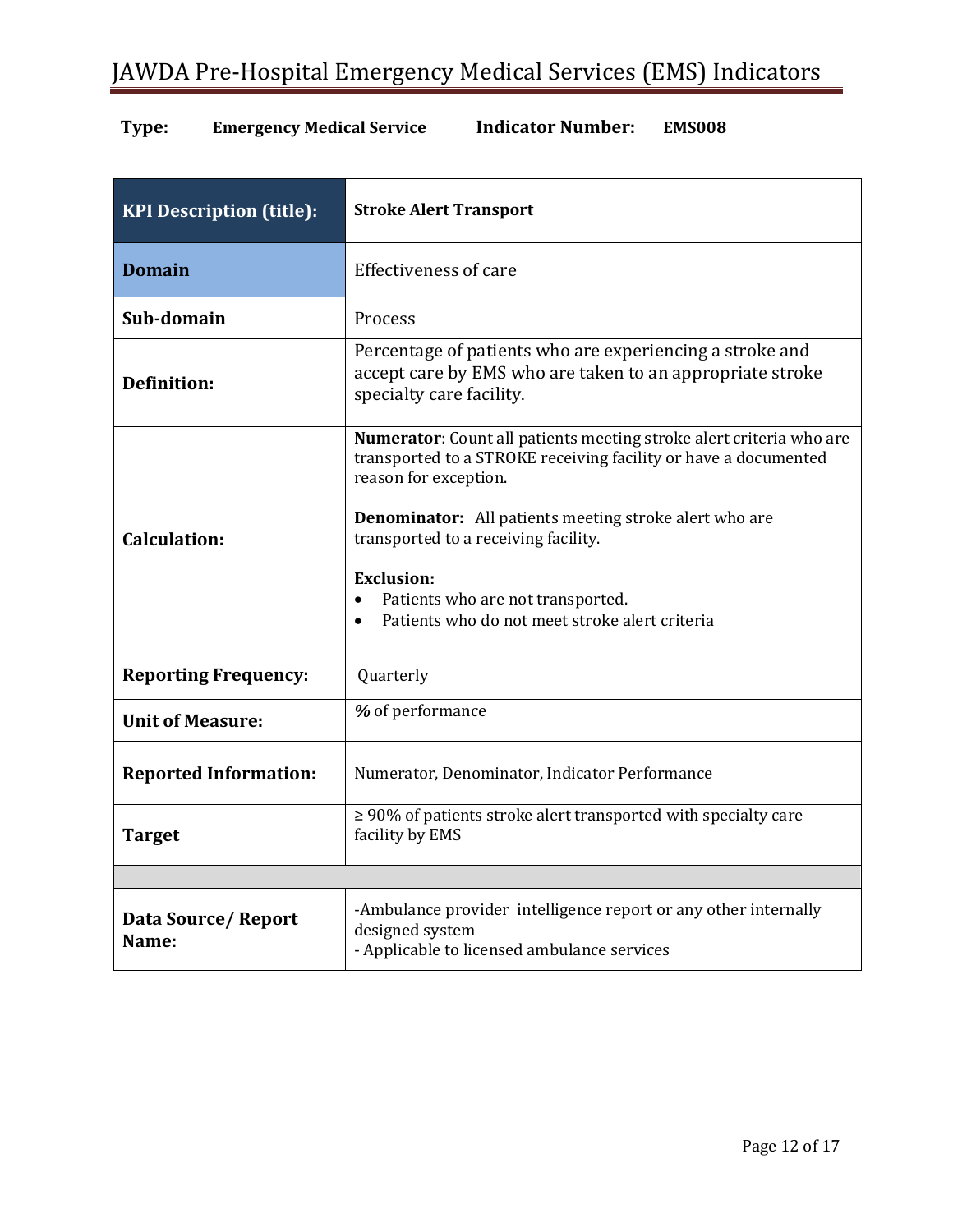## **APPENDIX- ICD\_10 Diagnosis Codes**

#### <span id="page-12-1"></span><span id="page-12-0"></span>**Stroke Ischemic:**

| 163.00  | Cerebral infarction due to thrombosis of unspecified precerebral artery                             |
|---------|-----------------------------------------------------------------------------------------------------|
| 163.011 | Cerebral infarction due to thrombosis of right vertebral artery                                     |
| 163.012 | Cerebral infarction due to thrombosis of left vertebral artery                                      |
| 163.013 | Cerebral infarction due to thrombosis of bilateral vertebral arteries                               |
| 163.019 | Cerebral infarction due to thrombosis of unspecified vertebral artery                               |
| 163.02  | Cerebral infarction due to thrombosis of basilar artery                                             |
| 163.031 | Cerebral infarction due to thrombosis of right carotid artery                                       |
| 163.032 | Cerebral infarction due to thrombosis of left carotid artery                                        |
| 163.033 | Cerebral infarction due to thrombosis of bilateral carotid arteries                                 |
| 163.039 | Cerebral infarction due to thrombosis of unspecified carotid artery                                 |
| 163.09  | Cerebral infarction due to thrombosis of other precerebral artery                                   |
| 163.10  | Cerebral infarction due to embolism of unspecified precerebral artery                               |
| 163.111 | Cerebral infarction due to embolism of right vertebral artery                                       |
| 163.112 | Cerebral infarction due to embolism of left vertebral artery                                        |
| 163.113 | Cerebral infarction due to embolism of bilateral vertebral arteries                                 |
| 163.119 | Cerebral infarction due to embolism of unspecified vertebral artery                                 |
| 163.12  | Cerebral infarction due to embolism of basilar artery                                               |
| 163.131 | Cerebral infarction due to embolism of right carotid artery                                         |
| 163.132 | Cerebral infarction due to embolism of left carotid artery                                          |
| 163.133 | Cerebral infarction due to embolism of bilateral carotid arteries                                   |
| 163.139 | Cerebral infarction due to embolism of unspecified carotid artery                                   |
| 163.19  | Cerebral infarction due to embolism of other precerebral artery                                     |
| 163.20  | Cerebral infarction due to unspecified occlusion or stenosis of unspecified<br>precerebral arteries |
| 163.211 | Cerebral infarction due to unspecified occlusion or stenosis of right vertebral<br>arteries         |
| 163.212 | Cerebral infarction due to unspecified occlusion or stenosis of left vertebral<br>arteries          |
| 163.213 | Cerebral infarction due to unspecified occlusion or stenosis of bilateral vertebral<br>arteries     |
| 163.219 | Cerebral infarction due to unspecified occlusion or stenosis of unspecified<br>vertebral arteries   |
| 163.22  | Cerebral infarction due to unspecified occlusion or stenosis of basilar arteries                    |
| 163.231 | Cerebral infarction due to unspecified occlusion or stenosis of right carotid<br>arteries           |
| 163.232 | Cerebral infarction due to unspecified occlusion or stenosis of left carotid<br>arteries            |
| 163.233 | Cerebral infarction due to unspecified occlusion or stenosis of bilateral carotid<br>arteries       |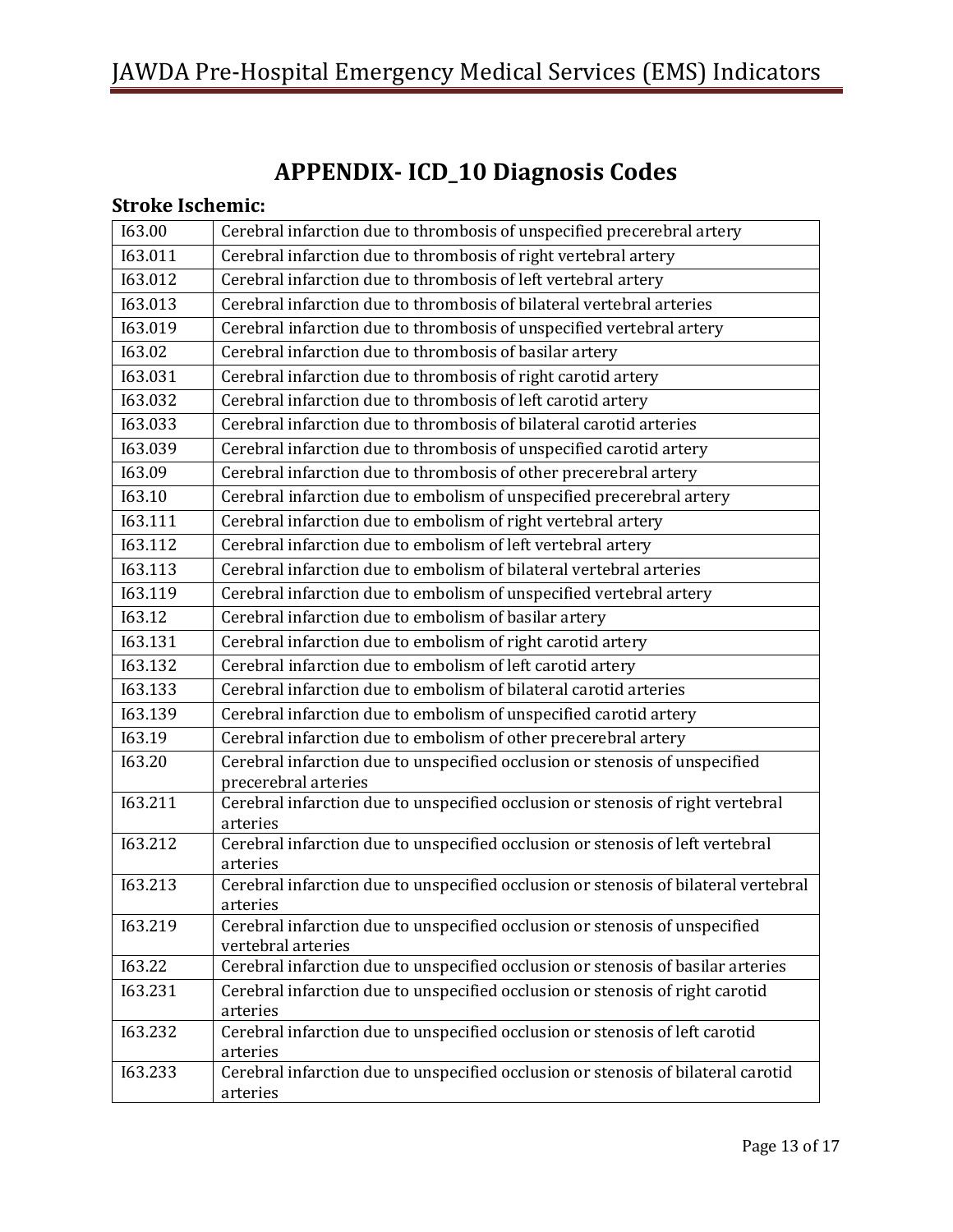| 163.239              | Cerebral infarction due to unspecified occlusion or stenosis of unspecified<br>carotid arteries |
|----------------------|-------------------------------------------------------------------------------------------------|
| 163.29               | Cerebral infarction due to unspecified occlusion or stenosis of other precerebral               |
|                      | arteries                                                                                        |
| 163.30               | Cerebral infarction due to thrombosis of unspecified cerebral artery                            |
| I63.311              | Cerebral infarction due to thrombosis of right middle cerebral artery                           |
| 163.312              | Cerebral infarction due to thrombosis of left middle cerebral artery                            |
| 163.313              | Cerebral infarction due to thrombosis of bilateral middle cerebral arteries                     |
| 163.319              | Cerebral infarction due to thrombosis of unspecified middle cerebral artery                     |
| 163.321              | Cerebral infarction due to thrombosis of right anterior cerebral artery                         |
| 163.322              | Cerebral infarction due to thrombosis of left anterior cerebral artery                          |
| 163.323              | Cerebral infarction due to thrombosis of bilateral anterior arteries                            |
| 163.329              | Cerebral infarction due to thrombosis of unspecified anterior cerebral artery                   |
| 163.331              | Cerebral infarction due to thrombosis of right posterior cerebral artery                        |
| 163.332              | Cerebral infarction due to thrombosis of left posterior cerebral artery                         |
| 163.333              | Cerebral infarction due to thrombosis of bilateral posterior arteries                           |
| 163.339              | Cerebral infarction due to thrombosis of unspecified posterior cerebral artery                  |
| 163.341              | Cerebral infarction due to thrombosis of right cerebellar artery                                |
| 163.342              | Cerebral infarction due to thrombosis of left cerebellar artery                                 |
| 163.343              | Cerebral infarction due to thrombosis of bilateral cerebellar arteries                          |
| 163.349              | Cerebral infarction due to thrombosis of unspecified cerebellar artery                          |
| 163.39               | Cerebral infarction due to thrombosis of other cerebral artery                                  |
| 163.40               | Cerebral infarction due to embolism of unspecified cerebral artery                              |
| 163.411              | Cerebral infarction due to embolism of right middle cerebral artery                             |
| 163.412              | Cerebral infarction due to embolism of left middle cerebral artery                              |
| $\overline{163.413}$ | Cerebral infarction due to embolism of bilateral middle cerebral arteries                       |
| 163.419              | Cerebral infarction due to embolism of unspecified middle cerebral artery                       |
| 163.421              | Cerebral infarction due to embolism of right anterior cerebral artery                           |
| 163.422              | Cerebral infarction due to embolism of left anterior cerebral artery                            |
| 163.423              | Cerebral infarction due to embolism of bilateral anterior cerebral arteries                     |
| 163.429              | Cerebral infarction due to embolism of unspecified anterior cerebral artery                     |
| 163.431              | Cerebral infarction due to embolism of right posterior cerebral artery                          |
| 163.432              | Cerebral infarction due to embolism of left posterior cerebral artery                           |
| 163.433              | Cerebral infarction due to embolism of bilateral posterior cerebral arteries                    |
| 163.439              | Cerebral infarction due to embolism of unspecified posterior cerebral artery                    |
| 163.441              | Cerebral infarction due to embolism of right cerebellar artery                                  |
| 163.442              | Cerebral infarction due to embolism of left cerebellar artery                                   |
| 163.443              | Cerebral infarction due to embolism of bilateral cerebellar arteries                            |
| 163.449              | Cerebral infarction due to embolism of unspecified cerebellar artery                            |
| 163.49               | Cerebral infarction due to embolism of other cerebral artery                                    |
| 163.50               | Cerebral infarction due to unspecified occlusion or stenosis of unspecified                     |
|                      | cerebral artery                                                                                 |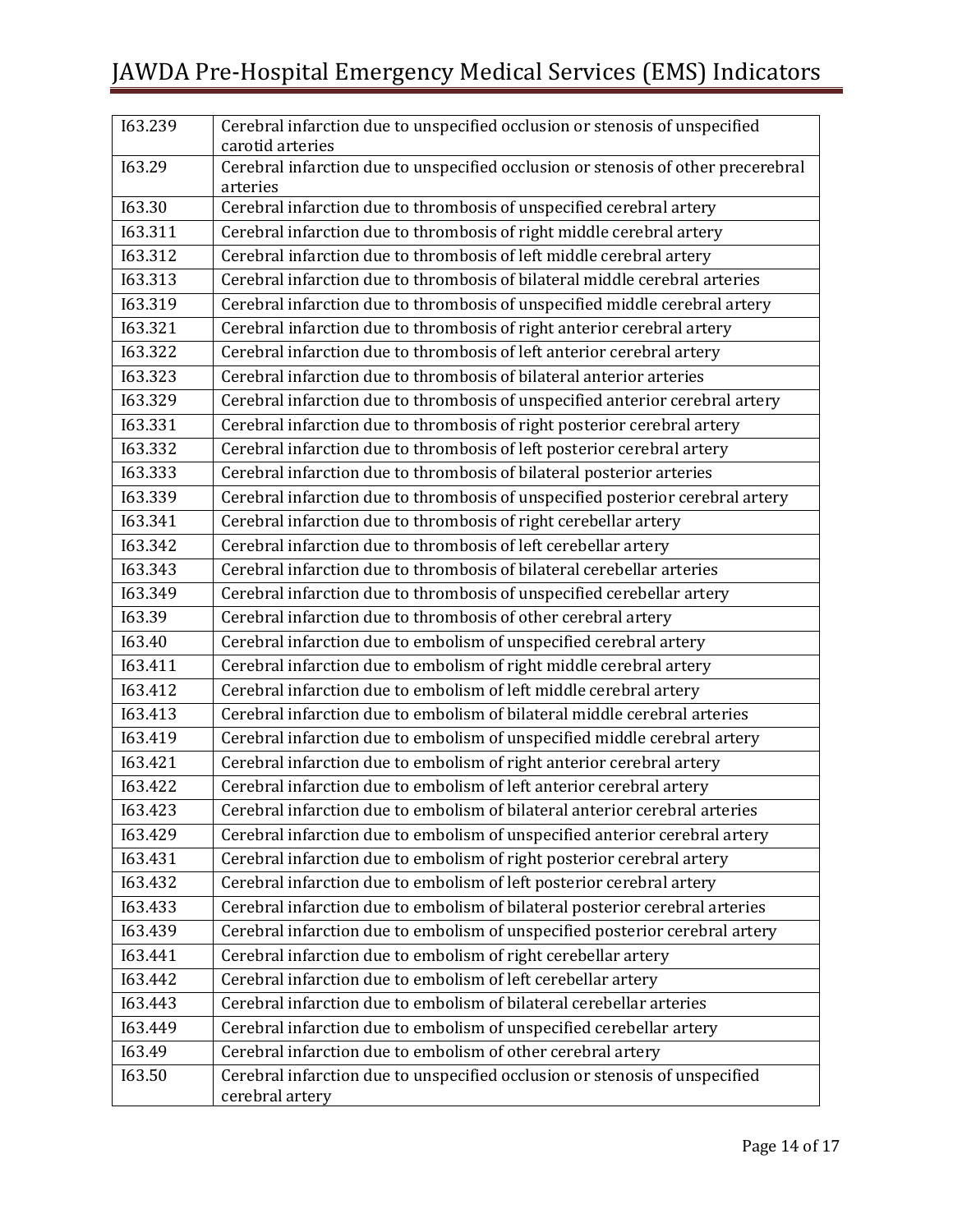| 163.511 | Cerebral infarction due to unspecified occlusion or stenosis of right middle<br>cerebral artery          |
|---------|----------------------------------------------------------------------------------------------------------|
| 163.512 | Cerebral infarction due to unspecified occlusion or stenosis of left middle                              |
|         | cerebral artery                                                                                          |
| 163.513 | Cerebral infarction due to unspecified occlusion or stenosis of bilateral middle<br>arteries             |
| 163.519 | Cerebral infarction due to unspecified occlusion or stenosis of unspecified<br>middle cerebral artery    |
| 163.521 | Cerebral infarction due to unspecified occlusion or stenosis of right anterior<br>cerebral artery        |
| 163.522 | Cerebral infarction due to unspecified occlusion or stenosis of left anterior<br>cerebral artery         |
| 163.523 | Cerebral infarction due to unspecified occlusion or stenosis of bilateral anterior<br>arteries           |
| 163.529 | Cerebral infarction due to unspecified occlusion or stenosis of unspecified<br>anterior cerebral artery  |
| 163.531 | Cerebral infarction due to unspecified occlusion or stenosis of right posterior<br>cerebral artery       |
| 163.532 | Cerebral infarction due to unspecified occlusion or stenosis of left posterior<br>cerebral artery        |
| 163.533 | Cerebral infarction due to unspecified occlusion or stenosis of bilateral posterior<br>arteries          |
| 163.539 | Cerebral infarction due to unspecified occlusion or stenosis of unspecified<br>posterior cerebral artery |
| 163.541 | Cerebral infarction due to unspecified occlusion or stenosis of right cerebellar<br>artery               |
| 163.542 | Cerebral infarction due to unspecified occlusion or stenosis of left cerebellar<br>artery                |
| 163.543 | Cerebral infarction due to unspecified occlusion or stenosis of bilateral<br>cerebellar arteries         |
| 163.549 | Cerebral infarction due to unspecified occlusion or stenosis of unspecified<br>cerebellar artery         |
| 163.59  | Cerebral infarction due to unspecified occlusion or stenosis of other cerebral<br>artery                 |
| 163.6   | Cerebral infarction due to cerebral venous thrombosis, nonpyogenic                                       |
| 163.8   | Other cerebral infarction                                                                                |
| 163.9   | Cerebral infarction, unspecified                                                                         |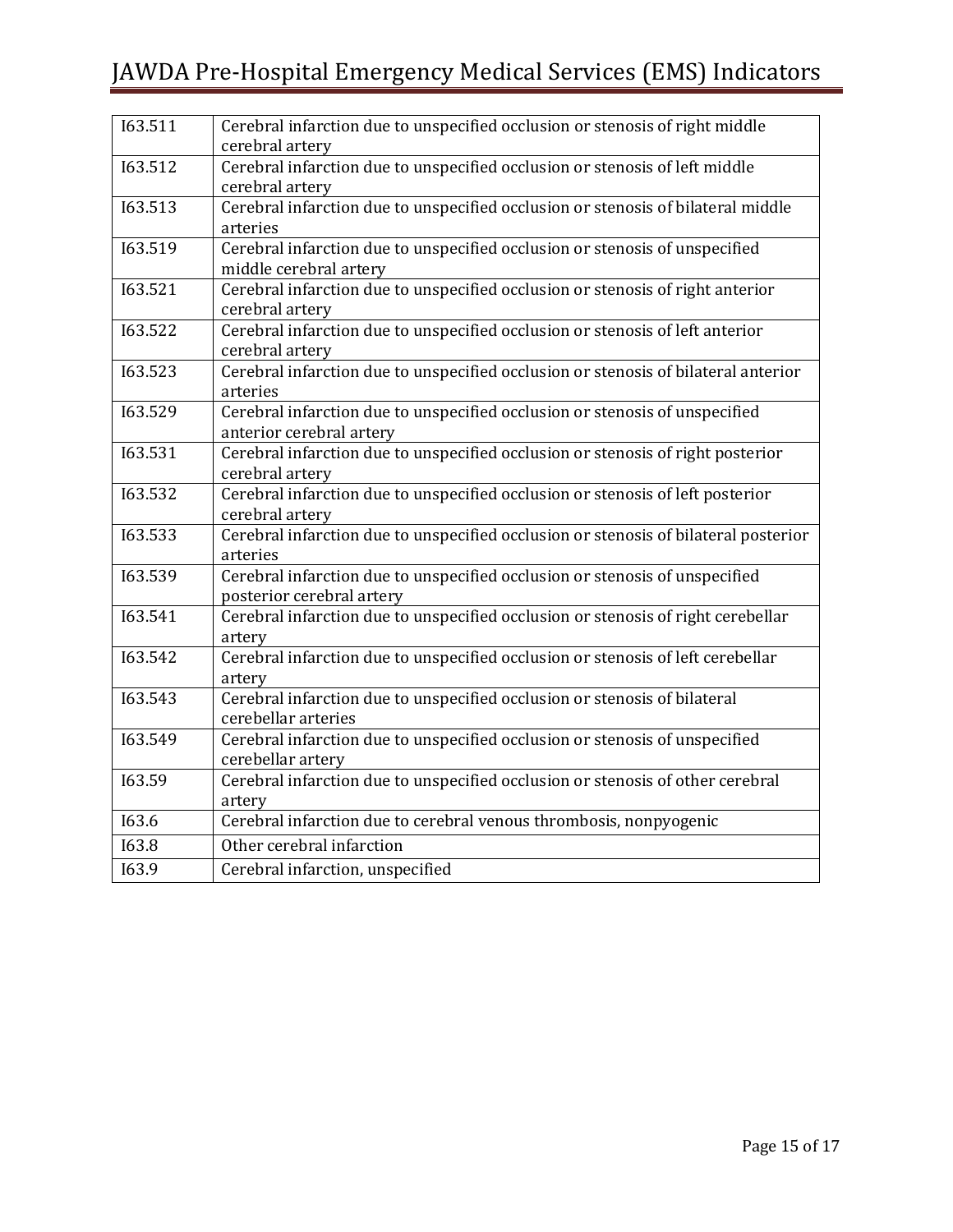| 160.00 | Nontraumatic subarachnoid hemorrhage from unspecified carotid siphon and                |
|--------|-----------------------------------------------------------------------------------------|
|        | bifurcation                                                                             |
| 160.01 | Nontraumatic subarachnoid hemorrhage from right carotid siphon and bifurcation          |
| 160.02 | Nontraumatic subarachnoid hemorrhage from left carotid siphon and bifurcation           |
| 160.10 | Nontraumatic subarachnoid hemorrhage from unspecified middle cerebral artery            |
| 160.11 | Nontraumatic subarachnoid hemorrhage from right middle cerebral artery                  |
| 160.12 | Nontraumatic subarachnoid hemorrhage from left middle cerebral artery                   |
| 160.2  | Nontraumatic subarachnoid hemorrhage from anterior communicating artery                 |
| 160.30 | Nontraumatic subarachnoid hemorrhage from unspecified posterior communicating<br>artery |
| 160.31 | Nontraumatic subarachnoid hemorrhage from right posterior communicating artery          |
| 160.32 | Nontraumatic subarachnoid hemorrhage from left posterior communicating artery           |
| 160.4  | Nontraumatic subarachnoid hemorrhage from basilar artery                                |
| 160.50 | Nontraumatic subarachnoid hemorrhage from unspecified vertebral artery                  |
| 160.51 | Nontraumatic subarachnoid hemorrhage from right vertebral artery                        |
| 160.52 | Nontraumatic subarachnoid hemorrhage from left vertebral artery                         |
| 160.6  | Nontraumatic subarachnoid hemorrhage from other intracranial arteries                   |
| 160.7  | Nontraumatic subarachnoid hemorrhage from unspecified intracranial artery               |
| 160.8  | Other nontraumatic subarachnoid hemorrhage                                              |
| 160.9  | Nontraumatic subarachnoid hemorrhage, unspecified                                       |
| 161.0  | Nontraumatic intracerebral hemorrhage in hemisphere, subcortical                        |
| 161.1  | Nontraumatic intracerebral hemorrhage in hemisphere, cortical                           |
| 161.2  | Nontraumatic intracerebral hemorrhage in hemisphere, unspecified                        |
| 161.3  | Nontraumatic intracerebral hemorrhage in brain stem                                     |
| 161.4  | Nontraumatic intracerebral hemorrhage in cerebellum                                     |
| 161.5  | Nontraumatic intracerebral hemorrhage, intraventricular                                 |
| 161.6  | Nontraumatic intracerebral hemorrhage, multiple localized                               |
| 161.8  | Other nontraumatic intracerebral hemorrhage                                             |
| 161.9  | Non traumatic intracerebral hemorrhage, unspecified                                     |

#### <span id="page-15-0"></span>**Stroke Hemorrhagic:**